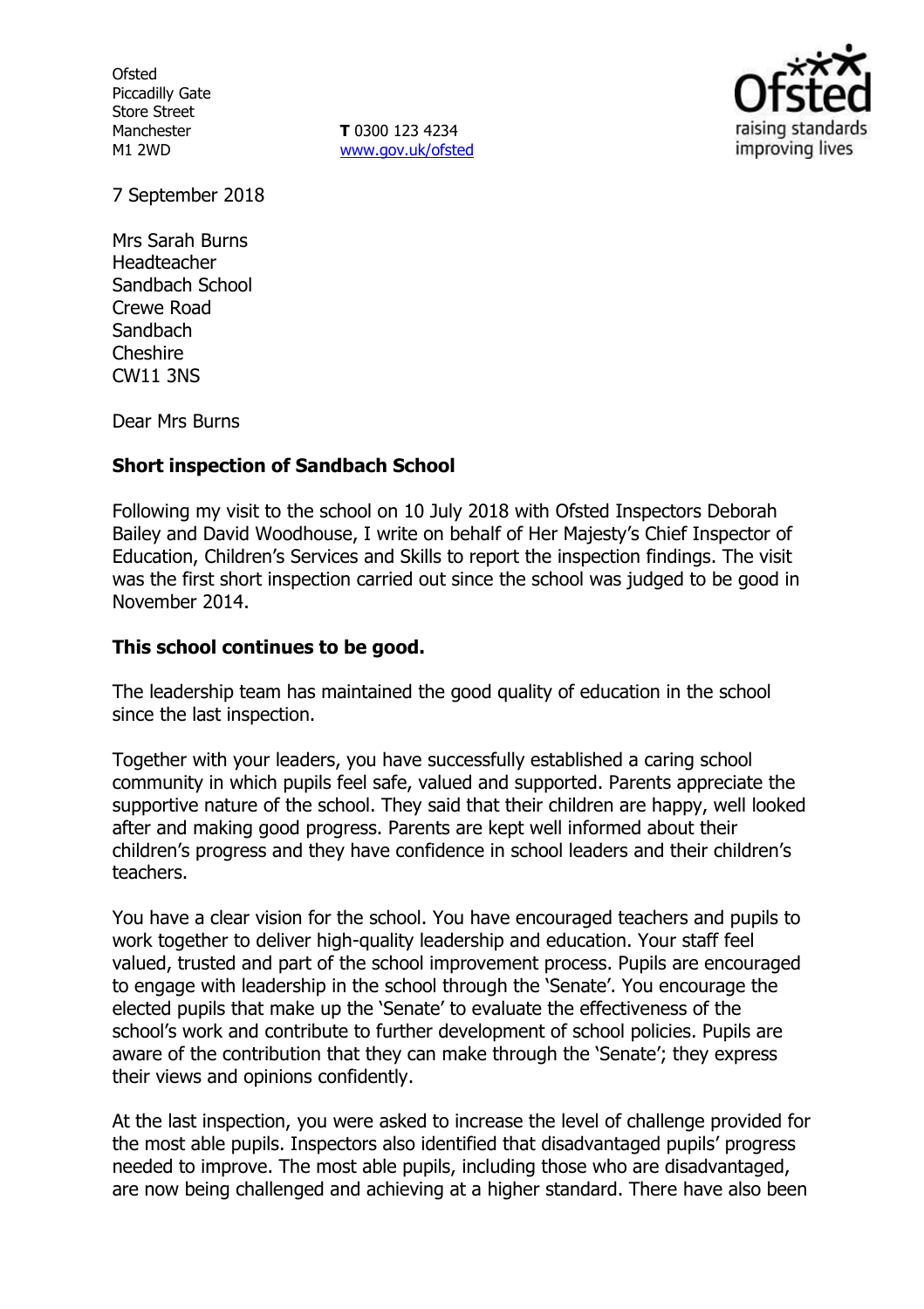

clear improvements in the overall rates of progress for other disadvantaged pupils. However, this positive improvement in not reflected in all subjects. The progress of disadvantaged pupils in English and languages remains an area for further improvement. Consequently, while the progress of disadvantaged pupils is showing improvement, it is still below the progress made by other pupils nationally.

During the previous inspection, the behaviour of pupils and the evaluation of the impact of the actions taken to improve behaviour were an area for improvement. The strategies that you have put into place to improve behaviour have clearly been effective. Behaviour logs demonstrate that incidents of less than good behaviour are few. The proportion of pupils who are temporarily excluded from school has reduced to well below national averages.

You and your leaders have evaluated the school's current strengths and areas for development accurately. Since the last inspection, you have made changes to ensure that pupils make better progress. These changes include: some improvements to the assessment systems; a new structure for checking on the quality of teaching and learning; and strengthening the leadership of the sixth form.

Pupils continue to make good progress in their learning. In mathematics, history and geography, pupils achieve particularly well, making progress that is better than that of pupils with similar starting points nationally. Your assessment systems give you a clear picture of the progress of individual pupils' performance in all their subjects. This allows you to act quickly to support pupils when they fall behind in their learning. This does not, however, give you a strategic overview of the performance in subject areas or for groups of pupils.

You have created a culture where teachers work together to develop their teaching. They have opportunities to observe each other and to share good practice. Consequently, teachers are motivated and feel that they can adapt their teaching in a supportive environment. Teachers say that this approach to improving teaching has made them more reflective and open to change.

Pupils enjoy coming to school and value the school's history. They appreciate the beautiful surroundings and understand that many other schools do not have the same high-quality facilities. You have created an ethos where pupils embrace and value the school's traditions. Current pupils respect the achievements of their predecessors and are encouraged to excel as a result.

The school's record of sporting prowess and pupils' strong cultural development have been sustained through a rich variety of extra-curricular activities. Those pupils who do not enjoy sports as much can access a wide range of clubs that take place regularly. These include drama club, band practice and the science, technology, engineering and mathematics (STEM) club.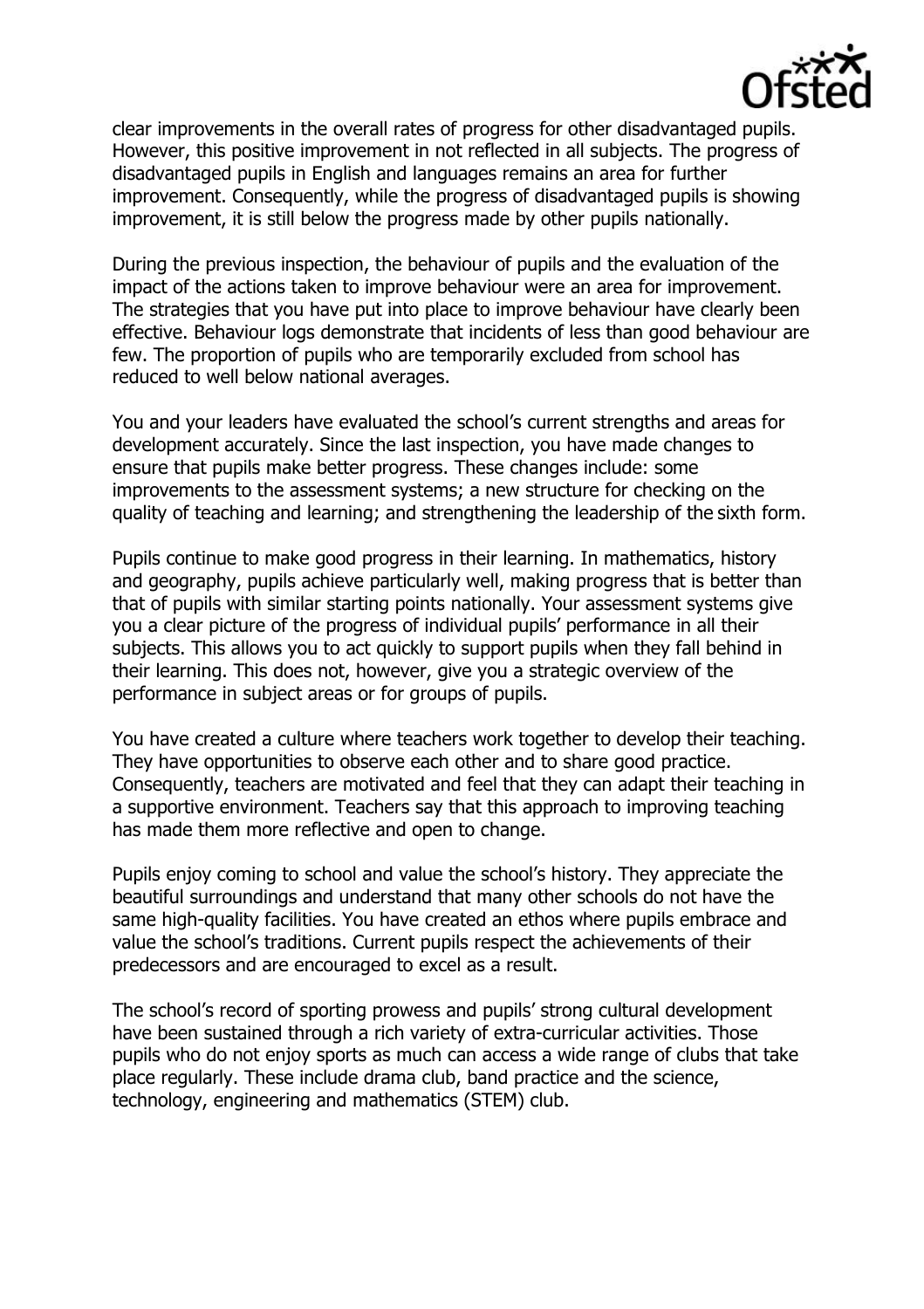

# **Safeguarding is effective.**

All arrangements for safeguarding pupils are in place and effective. Staff are well trained in matters relating to safeguarding and are vigilant in ensuring pupils' wellbeing and safety.

Leaders have forged strong relationships with outside agencies and use these partnerships effectively to support pupils whose circumstances could make them vulnerable. As a result, these pupils are well catered for and are successful while in your care.

Pupils know how to keep themselves safe. They are particularly knowledgeable about keeping themselves safe online. Pupils have produced their own video about online safety. The video won a local film festival award and has been used by several local schools to help their pupils understand the dangers of social media.

# **Inspection findings**

- $\blacksquare$  A key focus for this inspection was pupils' progress in English. In 2016 and 2017, pupils who took the GCSE examination in English made weaker progress than their peers nationally. Disadvantaged pupils made particularly weak progress in English, well below that of other pupils nationally. You have tackled underperformance in this subject. You have successfully recruited a number of new English staff, which has strengthened the department. Pupils' progress in English is improving.
- Your assessment systems clearly demonstrate that current pupils, including those who are disadvantaged, in Years 7 and 8 are now making much better progress in English. The way that you collect information on pupils' progress in the upper years makes it difficult to get a clear overview of how different groups of pupils are progressing in English in Years 9 and 10. You were, however, able to demonstrate that there has been some improvement in the progress made by Year 11 pupils.
- The teaching of literacy is not consistent across all subjects. You have appointed a new leader for literacy and reviewed the strategy for next year. Currently, teachers support the development of pupils' spelling, punctuation and grammar well for pupils who enter the school with high starting points, but not as well for other pupils. Teachers use different approaches, depending on the subject that they are teaching, to develop writing skills. Some of these approaches are effective and others less so. As a result, the development of pupils' literacy skills is patchy across the school.
- **Pupils' progress in languages has dipped since the previous inspection. As a** result, you have made significant changes to the languages curriculum; pupils now study French and Spanish. More pupils are now opting to take a language at GCSE and some have the opportunity to take two languages. Pupils are now making better progress in this subject.
- In 2017, the most able and disadvantaged students in the sixth form did not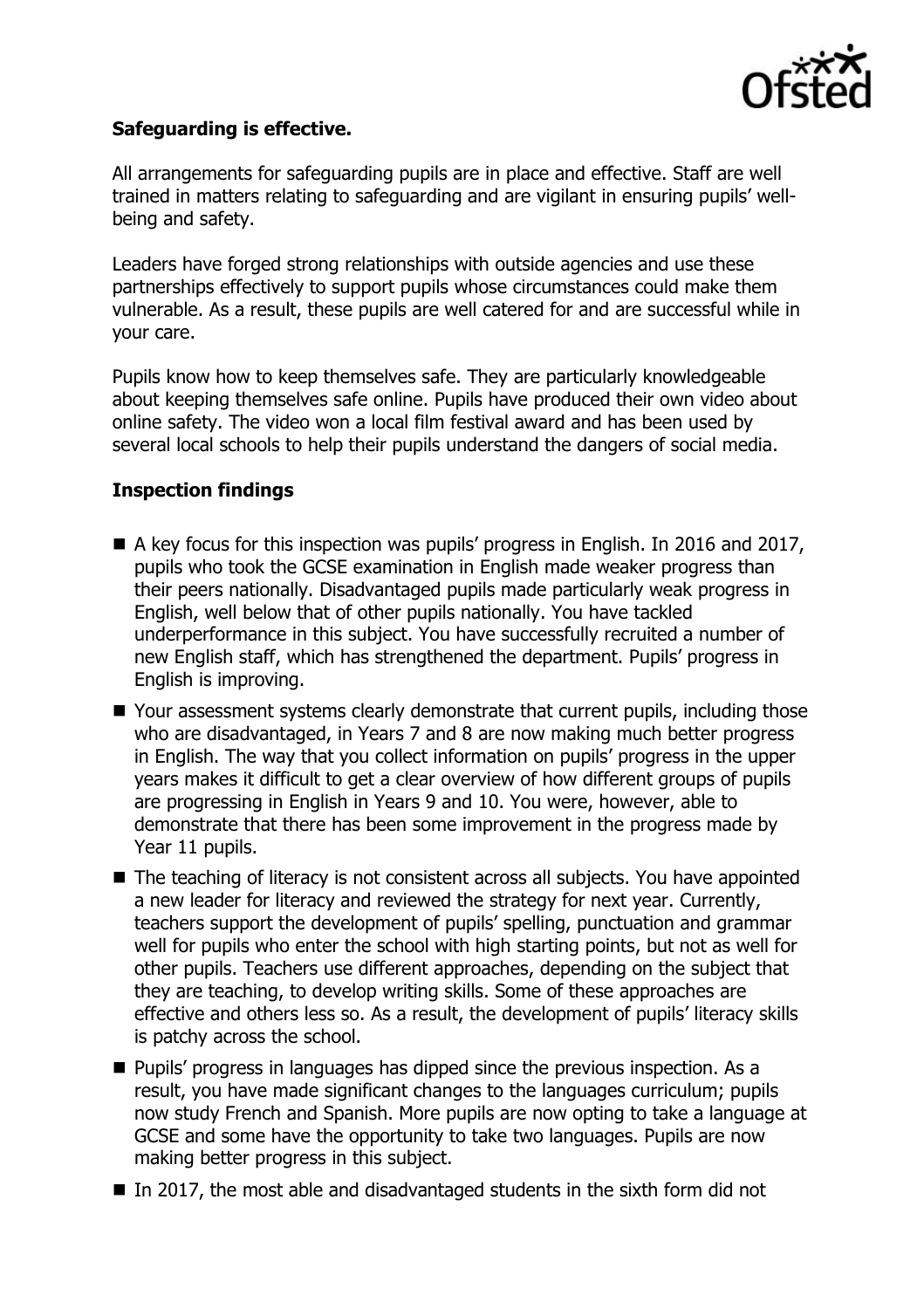

make good progress in their advanced level academic subjects. You have put a new leadership team in place in the sixth form. The actions that leaders have taken have brought about improvements in the quality of teaching and learning in the sixth form. Current students are now making better progress.

- Leaders ensure that there are appropriate courses for students who do not have pass grades in GCSE English or mathematics. Students achieve good grades in the English and mathematics resit courses, which have close to 100% pass rates, well above national averages. School assessment data demonstrates that this continues to be a strength of the sixth form.
- The new sixth form leaders have correctly identified the areas for improvement in the curriculum and have developed appropriate plans to effect change. Students said that they like being in the sixth form and that they enjoy the extra-curricular opportunities. Their satisfaction with their sixth form education is reflected in their high levels of attendance.
- The current system for tracking students' progress does not always effectively identify underperformance for different groups of students. Leaders have made improvements to the system for the coming academic year.

# **Next steps for the school**

Leaders and those responsible for governance should ensure that:

- $\blacksquare$  teachers consistently demand higher standards of literacy across the curriculum to support the development of pupils' writing skills
- $\blacksquare$  improvements in the teaching of languages are embedded so that pupils make better progress from their starting points
- $\blacksquare$  they use the high-quality assessment information that they have available more strategically in the upper years to review the progress of groups of pupils across different subjects.

I am copying this letter to the chair of the governing body, the regional schools commissioner and the director of children's services for Cheshire East. This letter will be published on the Ofsted website.

Yours sincerely

Erica Sharman **Her Majesty's Inspector**

**Information about the inspection**